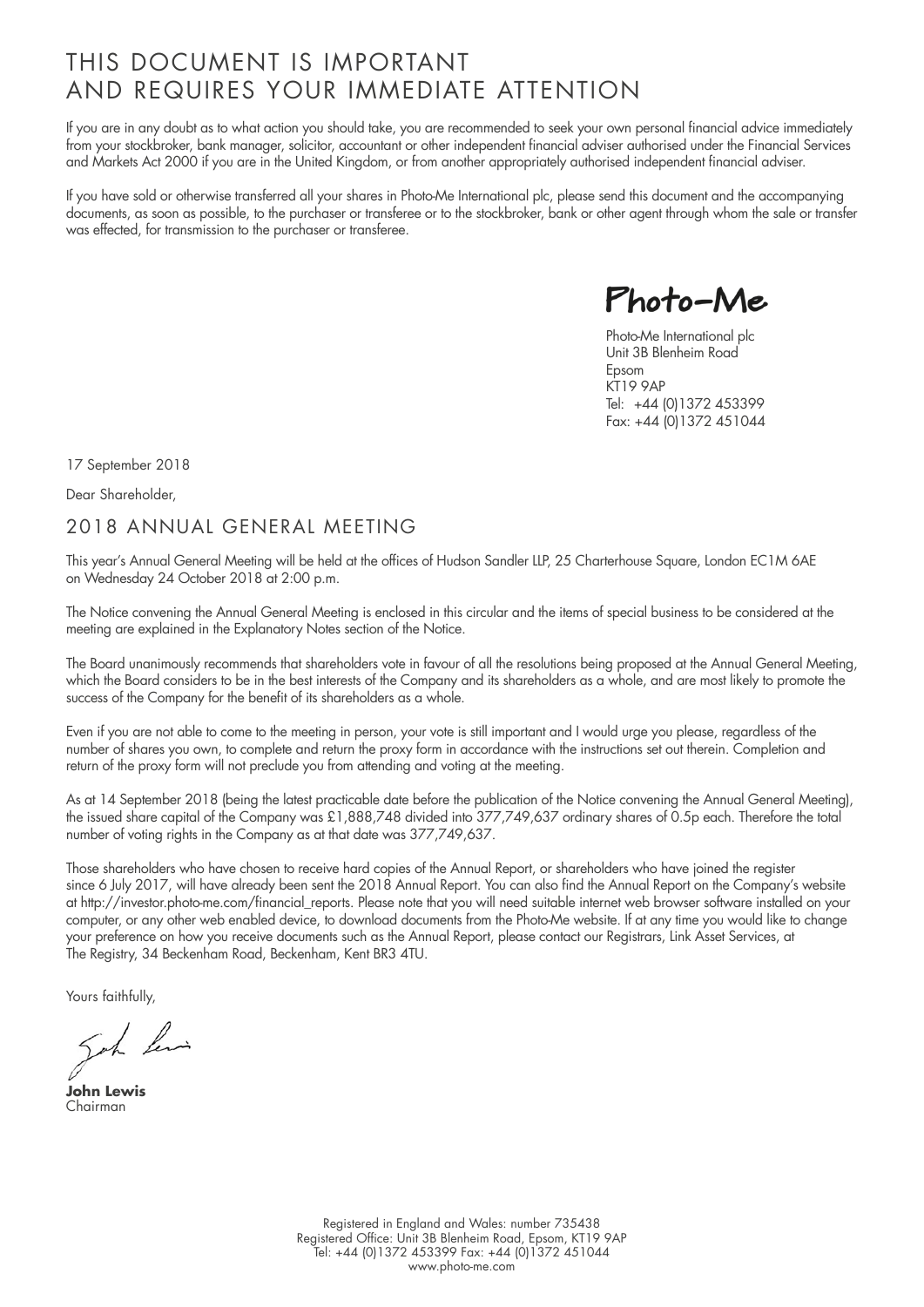# NOTICE OF ANNUAL GENERAL MEETING

NOTICE IS HEREBY GIVEN that the fifty-sixth Annual General Meeting of Photo-Me International plc (the "Company") will be held at the offices of Hudson Sandler LLP, 25 Charterhouse Square, London EC1M 6AE on Wednesday 24 October 2018 at 2:00 p.m. to consider and, if thought fit, pass the following Resolutions, which will be proposed in the case of Resolutions 1 to 12, as Ordinary Resolutions, and Resolutions 13 and 14, as Special Resolutions.

### AS ORDINARY BUSINESS

Ordinary Resolutions

- 1. THAT the Company's Accounts and the Reports of the directors and the auditor for the year ended 30 April 2018 be received.
- 2. THAT the directors' remuneration report for the year ended 30 April 2018 as set out on pages 52 to 64 of the Annual Report (other than the part containing the directors' remuneration policy) be approved.
- 3. THAT a final dividend of 4.73p per ordinary share in respect of the year ended 30 April 2018 be declared to be payable on 9 November 2018.
- 4. THAT Grant Thornton UK LLP be appointed auditor of the Company to hold office from the conclusion of the meeting until the conclusion of the next general meeting at which accounts are laid before the Company.
- 5. THAT the directors of the Company be authorised to fix the remuneration of the auditor.
- 6. THAT Mr John Lewis be re-elected as a director.
- 7. THAT Mr Serge Crasnianski be re-elected as a director.
- 8. THAT Ms Françoise Coutaz-Replan be re-elected as a director.
- 9. THAT Mr Jean-Marcel Denis be re-elected as a director.
- 10. THAT Mr Yitzhak Apeloig be re-elected as a director.
- 11. THAT Mr Eric Mergui be re-elected as a director.

## AS SPECIAL BUSINESS

Ordinary Resolution

- 12. THAT the directors be generally and unconditionally authorised in accordance with Section 551 of the Companies Act 2006 (the "Act") to allot shares in the Company and to grant rights to subscribe for or convert any security into shares in the Company:
	- i. up to an aggregate nominal amount of £629,583 (such amount to be reduced by any allotments or grants made under paragraph 12 (ii) below in excess of such sum); and
	- ii. in so far as such shares comprise equity securities (as defined in section 560 of the Act) up to a nominal amount of £1,259,165 (such amount to be reduced by any allotment made under paragraph 12 (i) above) in connection with an offer by way of a rights issue:
		- A. to ordinary shareholders in proportion (as nearly as may be practicable) to their existing holdings; and
		- B. to holders of other equity securities as required by the rights of those securities or as the directors otherwise consider necessary,

and so that the directors may impose any limits or restrictions and make any arrangements which they consider necessary or appropriate to deal with treasury shares, fractional entitlements, record dates, legal, regulatory or practical problems in, or under the laws of, any territory or any other matter. This authority shall expire at the earlier of the conclusion of the next Annual General Meeting of the Company or 15 months from the date this Resolution is passed (unless previously renewed, varied or revoked by the Company in general meeting), provided that the Company may make offers and enter into agreements before this authority expires which would, or might, require equity securities to be allotted or subscription or conversion rights to be granted after the authority ends and the directors may allot equity securities or grant rights to subscribe for or convert securities into ordinary shares under any such offer or agreement as if the authority had not expired.

#### Special Resolutions

13. THAT, subject to the passing of Resolution 12 above, the directors be empowered, pursuant to Sections 570 and 573 of the Act, to allot equity securities (within the meaning of Section 560 of the Act) for cash, pursuant to the authority conferred on them by Resolution 12 above, and to sell ordinary shares in the capital of the Company which are held by the Company in treasury, as if Section 561 of the Act did not apply to any such allotment or sale PROVIDED THAT this power shall be limited to: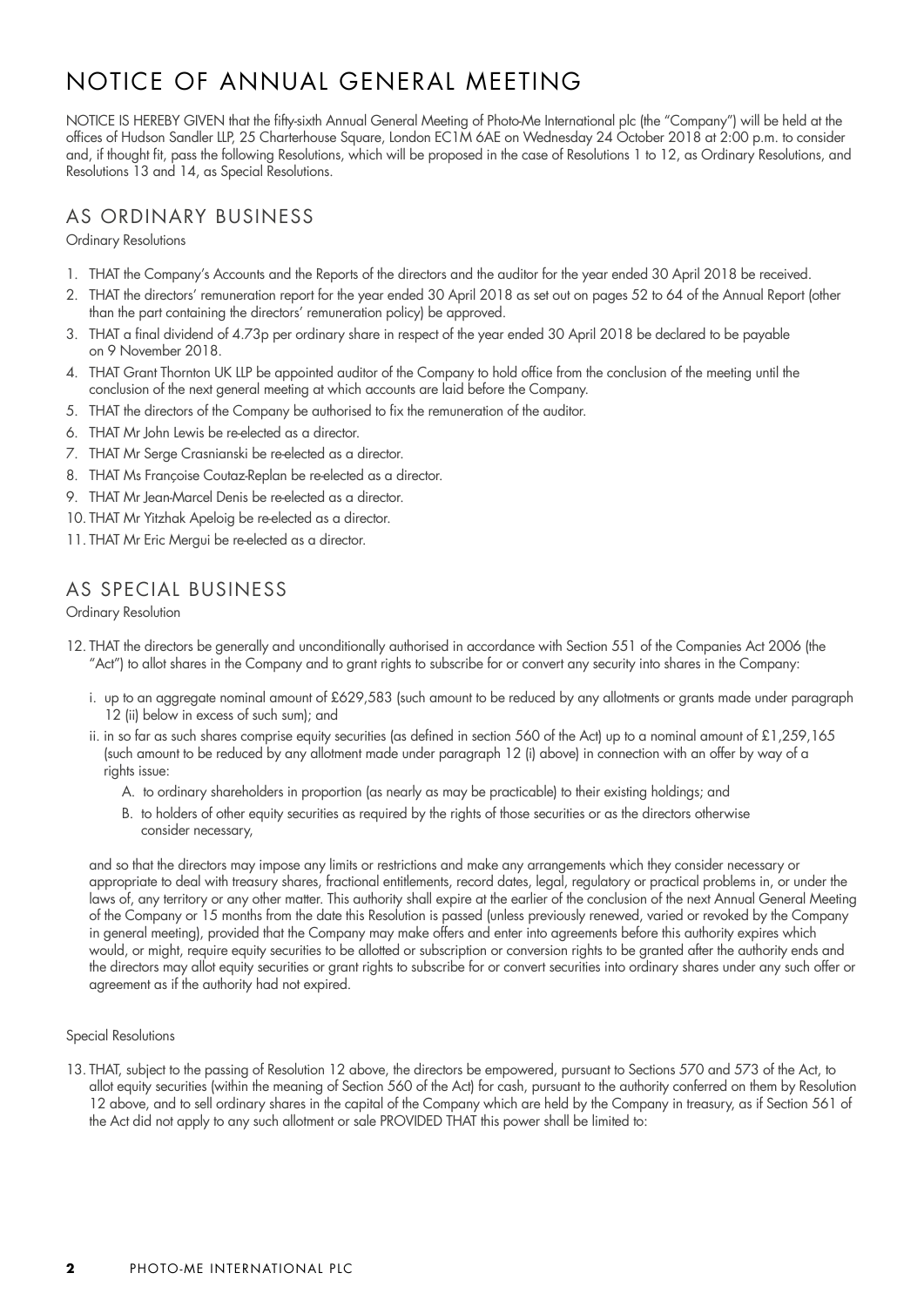- i. the allotment of equity securities and the sale of treasury shares for cash in connection with an offer of, or invitation to apply for equity securities (but in the case of the authority granted under paragraph (ii) of Resolution 12, by way of a rights issue only):
	- A to ordinary shareholders in proportion (as nearly as may be practicable) to their existing holdings; and
	- B to holders of other equity securities as required by the rights of those securities or as the directors
		- otherwise consider necessary,

but subject to such exclusions or other arrangements as the directors may deem necessary or appropriate to deal with fractional entitlements, treasury shares, record dates, or legal, regulatory or practical difficulties which may arise in or under the laws of any territory, or the requirements of any regulatory body or stock exchange or any other matter whatsoever; and

ii. the allotment of equity securities or sale of treasury shares (otherwise the pursuant to paragraph (i) of this Resolution) to any person up to an aggregate nominal amount of £94,437 being equal to 5% of the issued ordinary share capital of the Company as at 14 September 2018.

The power hereby conferred on the directors by this Resolution shall (unless previously revoked or renewed by Special Resolution of the Company) cease to have effect when the authority under Resolution 12 above is revoked or would (if not renewed) expire, save that the Company may, before the power given by this Resolution expires, make an offer or agreement which would or might require equity securities to be allotted or treasury shares to be sold for cash after such expiry and the directors may allot equity securities or sell treasury shares for cash pursuant to such offer or agreement as if the power conferred by this Resolution had not expired.

- 14. THAT the Company be generally and unconditionally authorised in accordance with Section 701 of the Act to make market purchases (within the meaning of Section 693(4) of the Act) of ordinary shares of 0.5p each in the Company provided that:
	- i. the maximum aggregate number of ordinary shares hereby authorised to be purchased is 37,774,964, representing 10% of the issued ordinary share capital of the Company as at 12 September 2018;
	- ii. the minimum price, exclusive of expenses, which the Company may pay for each ordinary share is its nominal value;
	- iii. the maximum price, exclusive of expenses, which the Company may pay for an ordinary share shall be, in respect of an ordinary share contracted to be purchased on any day, the higher of:
		- A an amount which is not more than 5% above the average of the closing middle market quotations for an ordinary share (derived from the London Stock Exchange Daily Official List) for the five business days immediately preceding the date on which that ordinary share is contracted to be purchased, or
		- B the higher of the price of the last independent trade or the highest current independent bid on the London Stock Exchange as stipulated by the Regulatory Technical Standards adopted by the European Commission under Article 5(6) of the EU Market Abuse Regulation 2014; and
	- iv. unless renewed, the authority conferred by this Resolution shall expire either at the conclusion of the next Annual General Meeting of the Company or on the expiry of 15 months from the passing of this Resolution, whichever is the first to occur, save that the Company may, before such expiry, enter into a contract or contracts to purchase ordinary shares which would or might be executed wholly or partly after such expiry and make purchases of ordinary shares in pursuance of such contract or contracts.

By order of the Board

#### **Del Mansi**

Company Secretary

Photo-Me International plc Unit 3B Blenheim Road Epsom KT19 9AP

17 September 2018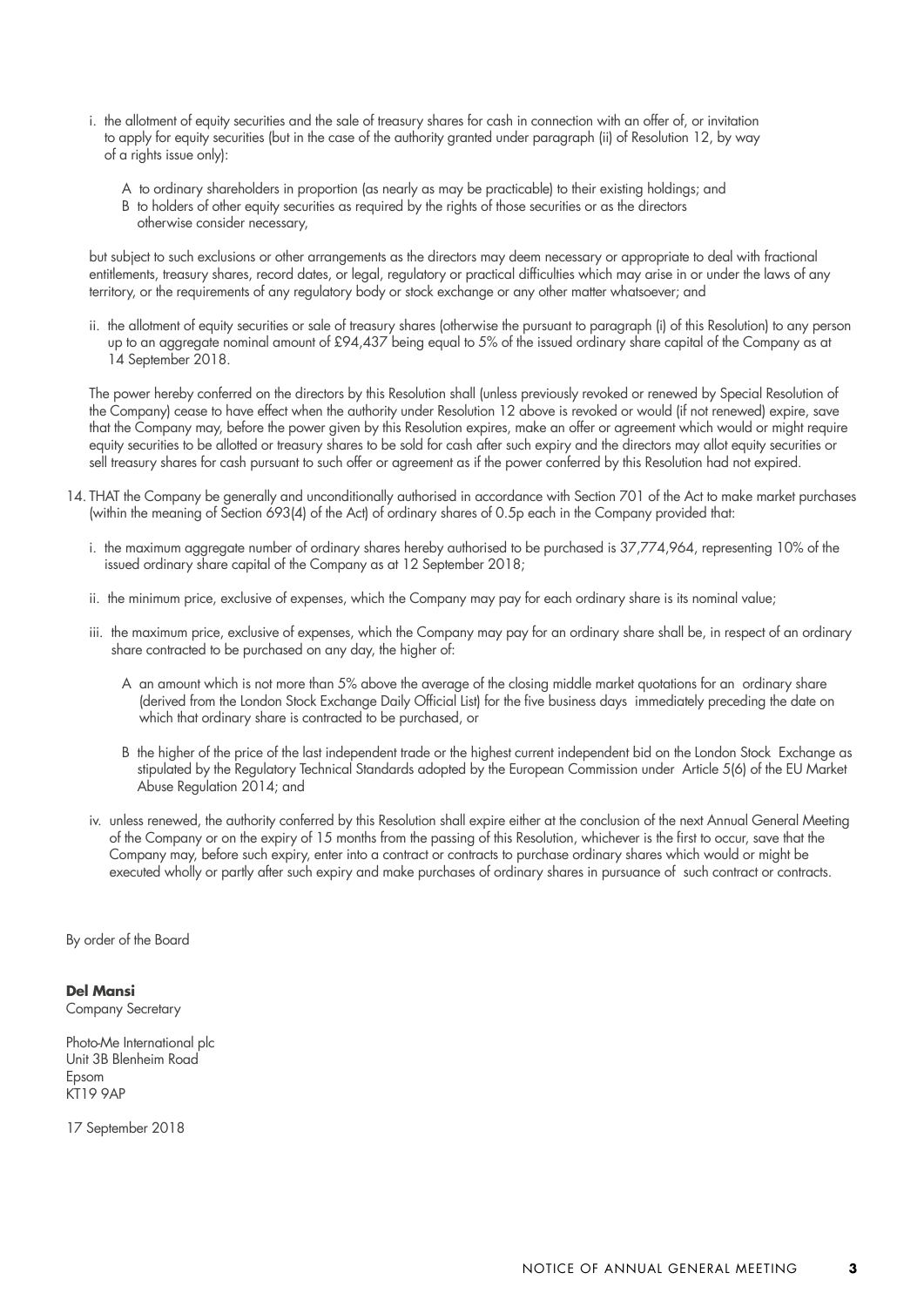## EXPLANATORY NOTES

### ATTENDANCE AND VOTING

A member entitled to attend and vote is entitled to appoint one or more proxies to attend, to speak, and to vote instead of him or her. A member may appoint more than one proxy in relation to the Annual General Meeting provided that each proxy is appointed to exercise the rights attached to a different share or shares held by that member. A proxy need not be a member of the Company. To be valid, the proxy form and any power of attorney or other authority under which it is executed (or a duly certified copy of such power of attorney or other authority) must be lodged with the Company's registrars, Link Asset Services, PXS 1, 34 Beckenham Road, Beckenham, Kent BR3 4ZF not less than 48 hours before the time fixed for the meeting (or any adjournment thereof), no account being taken of any part of a day that is not a working day. Completion and return of the proxy form will not preclude a member from attending, speaking, and voting in person at the meeting should he or she subsequently decide to do so. A member can only appoint a proxy using the procedures set out in these explanatory notes and in the notes on the proxy form.

Pursuant to Regulation 41 of the Uncertificated Securities Regulations 2001, the Company specifies that only those members registered in the register of members of the Company as at the close of business on 22 October 2018 (or, in the case of an adjournment, the close of business on the day which is two working days before the time of the adjourned meeting) shall be entitled to attend and vote at the meeting in respect of the number of shares registered in their name at that time. Changes to entries on the register of members after the close of business on 22 October 2018 (or, in the case of an adjournment, the close of business on the day which is two working days before the time of the adjourned meeting) shall be disregarded in determining the rights of any person to attend, speak or vote at the meeting.

If you are not a member of the Company but you have been nominated by a member of the Company under Section 146 of the Act to enjoy information rights (a "Nominated Person"), you do not have a right to appoint any proxies under the procedures set out above. If you are a Nominated Person, you may have a right under an agreement between you and the member of the Company who has nominated you to have information rights (the "Relevant Member") to be appointed or to have someone else appointed as a proxy for the meeting. If you either do not have such a right or if you have such a right but do not wish to exercise it, you may have a right under an agreement between you and the Relevant Member to give instructions to the Relevant Member as to the exercise of voting rights. Your main point of contact in terms of your investment in the Company remains the Relevant Member (or, perhaps, your custodian or broker) and you should continue to contact them (and not the Company) regarding any changes or queries relating to your personal details and your interest in the Company (including any administrative matters). The only exception to this is where the Company expressly requests a response from you.

A corporation which is a member can appoint one or more corporate representatives who may exercise, on its behalf, all its powers as a member provided that no more than one corporate representative exercises powers over the same share.

In the case of joint holders, where more than one of the joint holders purports to appoint a proxy, only the appointment submitted by the most senior holder will be accepted. Seniority is determined by the order in which the names of the joint holders appear in the Company's register of members in respect of the joint holding (the first-named being the most senior).

Copies of the following documents are available for inspection at the Registered Office of the Company at any time during normal business hours on any weekday (excluding Saturdays, Sundays and public holidays) from the date of this Notice until the conclusion of the Annual General Meeting, and will also be available for inspection at the place of the Annual General Meeting from 15 minutes before the meeting until its conclusion:

- i. register of interests of directors in the share capital of the Company;
- ii. service contracts of executive directors; and
- iii. letters of appointment of the non-executive directors.

Any member attending the meeting has the right to ask questions. The Company must cause to be answered any such question relating to the business being dealt with at the meeting but no such answer need be given if:

- i. to do so would interfere unduly with the preparation for the meeting or involve the disclosure of confidential information;
- ii. the answer has already been given on a website in the form of an answer to a question; or
- iii. it is undesirable in the interests of the Company or the good order of the meeting that the question be answered.

Members should note that it is possible that, pursuant to requests made by members of the Company under Section 527 of the Act, the Company may be required to publish on a website a statement setting out any matter relating to:

- i. the audit of the Company's accounts (including the auditor's report and the conduct of the audit) that are to be laid before the Annual General Meeting; or
- ii. any circumstance connected with an auditor of the Company ceasing to hold office since the previous meeting at which annual accounts and reports were laid in accordance with Section 437 of the Act.

The Company may not require the members requesting any such website publication to pay its expenses in complying with Sections 527 or 528 of the Act. Where the Company is required to place a statement on a website under Section 527 of the Act, it must forward the statement to the Company's auditor not later than the time when it makes the statement available on the website. The business which may be dealt with at the Annual General Meeting includes any statement that the Company has been required under Section 527 of the Act to publish on a website.

#### VOTING USING CREST'S ELECTRONIC PROXY APPOINTMENT SERVICE

CREST members who wish to appoint a proxy or proxies by utilising the CREST electronic proxy appointment service may do so for the meeting and any adjournment(s) of it by using the procedures described in the CREST Manual (available via www.euroclear.com). CREST Personal Members or other CREST sponsored members, and those CREST members who have appointed a voting service provider(s), should refer to their CREST sponsor or voting service provider(s), who will be able to take the appropriate action on their behalf.

In order for a proxy appointment made by means of CREST to be valid, the appropriate CREST message (a "CREST Proxy Instruction") must be properly authenticated in accordance with Euroclear UK & Ireland Limited's ("EUI") specifications and must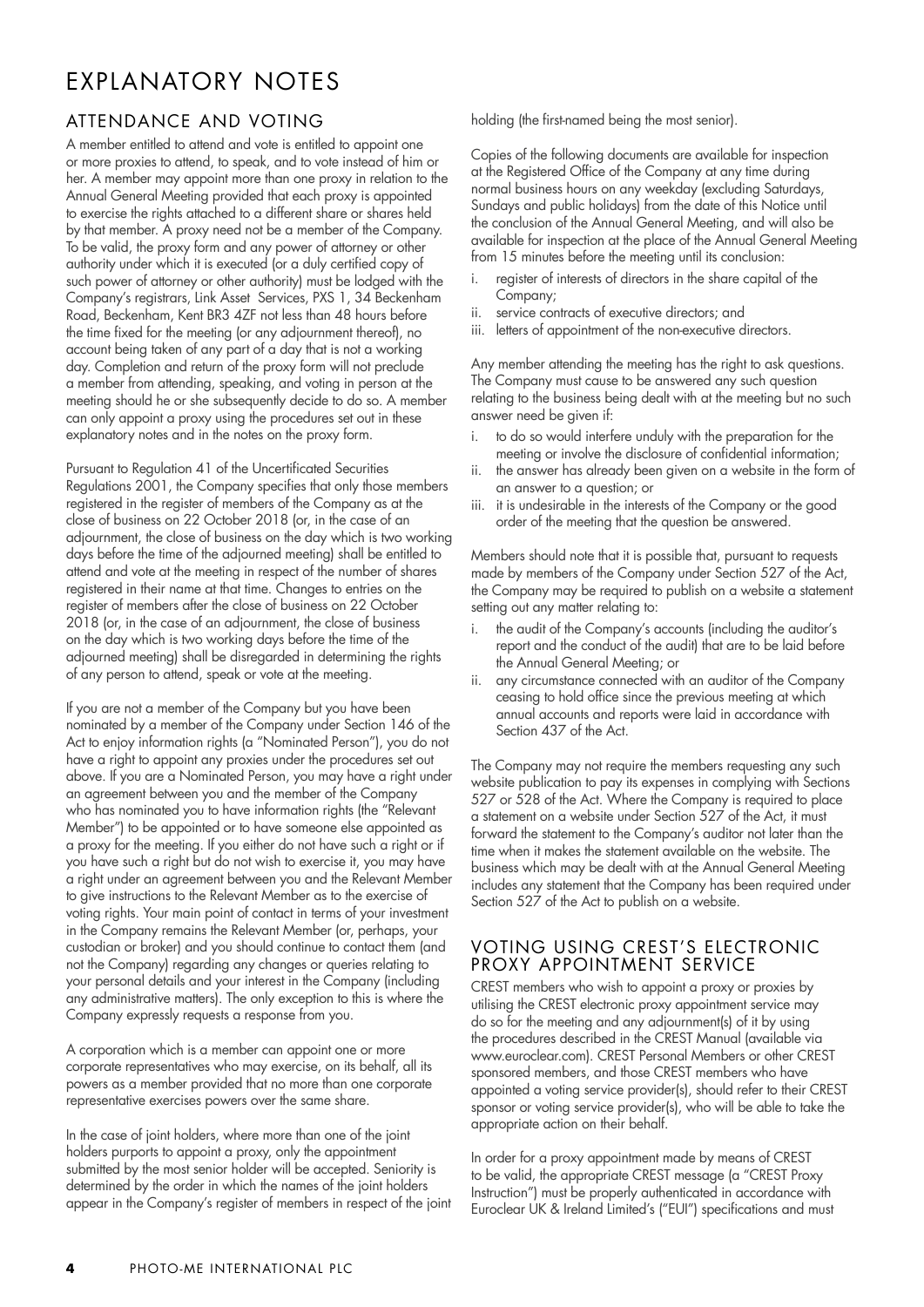contain the information required for such instructions, as described in the CREST Manual. The message must be transmitted so as to be received by the issuer's agent RA10 by noon on 22 October 2018. For this purpose, the time of receipt will be taken to be the time (as determined by the timestamp applied to the message by the CREST Applications Host) from which the issuer's agent is able to retrieve the message by enquiry to CREST in the manner prescribed by CREST.

CREST members and, where applicable, their CREST sponsors or voting service providers should note that EUI does not make available special procedures in CREST for any particular messages. Normal system timings and limitations will therefore apply in relation to the input of CREST Proxy Instructions. It is the responsibility of the CREST member concerned to take (or, if the CREST member is a CREST personal member or sponsored member or has appointed a voting service provider(s), to procure that his CREST sponsor or voting service provider(s) take(s)) such action as shall be necessary to ensure that a message is transmitted by means of the CREST system by any particular time. In this connection, CREST members and, where applicable, their CREST sponsors or voting service providers are referred, in particular, to those sections of the CREST Manual concerning practical limitations of the CREST system and timings.

CREST personal members or other CREST sponsored members, and those CREST members who have appointed voting service provider(s) should contact their CREST sponsors or voting service provider(s) for assistance with appointing proxies via CREST. For further information on CREST procedures, limitations and system timings please refer to the CREST Manual (available from https:// www.euroclear.com/site/public/EUI). The Company may treat as invalid a proxy appointment sent by CREST in the circumstances set out in Regulation 35(5)(a) of the Uncertificated Securities Regulations 2001.

#### SUBMISSION OF HARD COPY AND ELECTRONIC REQUESTS

Where you, being a member or members of the Company, wish to request the Company to publish audit concerns, such requests must be made in accordance with one of the following ways:

- A. hard copy request which is signed by you, states your full name and address and is sent to Photo-MeInternational plc, 3B Blenheim Road, Longmead Industrial Estate, Epsom, Surrey KT19 9AP for the attention of the Company Secretary, Del Mansi; or
- B. a request which states your full name and address, and is sent by e-mail to IR@photo-me.co.uk. Please state "AGM 2018" in the subject line of the e-mail.

In order to be able to exercise the members' right to require a matter of business to be dealt with at the meeting, the relevant request must be made by: (a) a member or members having a right to vote at the meeting and holding at least 5% of total voting rights of the Company; or (b) at least 100 members having a right to vote at the meeting and holding, on average, at least £100 of paid up share capital.

You may not use any electronic address provided either in this Notice of Annual General Meeting or the Chairman's letter in respect of the appointment of a proxy or variation or revocation of proxy voting instructions.

A copy of this Notice and information regarding the meeting, including the information required by Section 311A of the Act, can be found at www.photo-me.com

Resolutions 1 to 12 are Ordinary Resolutions, which will be passed if more than 50% of the votes cast are in favour.

#### RESOLUTION 1: TO RECEIVE THE 2018 ANNUAL REPORT

The directors will present to the Annual General Meeting ("AGM") the Accounts and the Reports of the directors and the auditor for the year ended 30 April 2018. These are contained in the Company's Annual Report. Shareholders may raise any questions on the 2018 Annual Report under this resolution.

#### RESOLUTION 2: APPROVAL OF THE DIRECTORS' REMUNERATION REPORT

The purpose of Resolution 2 is to seek the approval of the Directors' Remuneration Report for the year ended 30 April 2018, excluding the part of the report which sets out the Directors' Remuneration Policy. The report is set out on pages 52 to 64 of the 2018 Annual Report. This resolution is advisory in nature and no individual director's remuneration is dependent on it.

#### RESOLUTION 3: TO DECLARE A FINAL DIVIDEND

The final dividend of 4.73p per ordinary share is recommended by the directors for shareholders on the register at the close of business on 19 October 2018. The ex-dividend date will be 18 October 2018. If Resolution 3 is approved, the dividend will be paid on 9 November 2018.

#### RESOLUTION 4: APPOINTMENT OF AUDITOR

This Resolution proposes the appointment of Grant Thornton UK LLP as the Company auditor following KPMG LLP's decision to stand down. The Company is required to appoint an auditor at each general meeting at which accounts are presented, to hold office until the next AGM.Grant Thornton UK LLP was selected by the Board as successor to KMPG LLP on the recommendation of the Audit Committee, following a competitive tender process.

As an auditor ceasing to hold office, KPMG LLP has provided the Company with a Statement of Circumstances, confirming its resignation as the statutory auditor with effect from the end of the 2018 AGM. A copy of the Statement of Circumstances is set out in the Appendix to this Notice on page 9. This statement is being sent to shareholders for information only as required by section 520(2) (a) of the Companies Act 2006.

#### RESOLUTION 5: AUTHORISING DIRECTORS TO FIX THE REMUNERATION OF THE AUDITOR

This Resolution authorises the directors, in accordance with standard practice, to determine the remuneration of the auditor.

Resolutions 6 to11: Re-election of directors

The Company's Articles of Association require that any director appointed by the Board retires and seeks re-election at the first Annual General Meeting following their appointment, and that all directors stand for re-election every three years.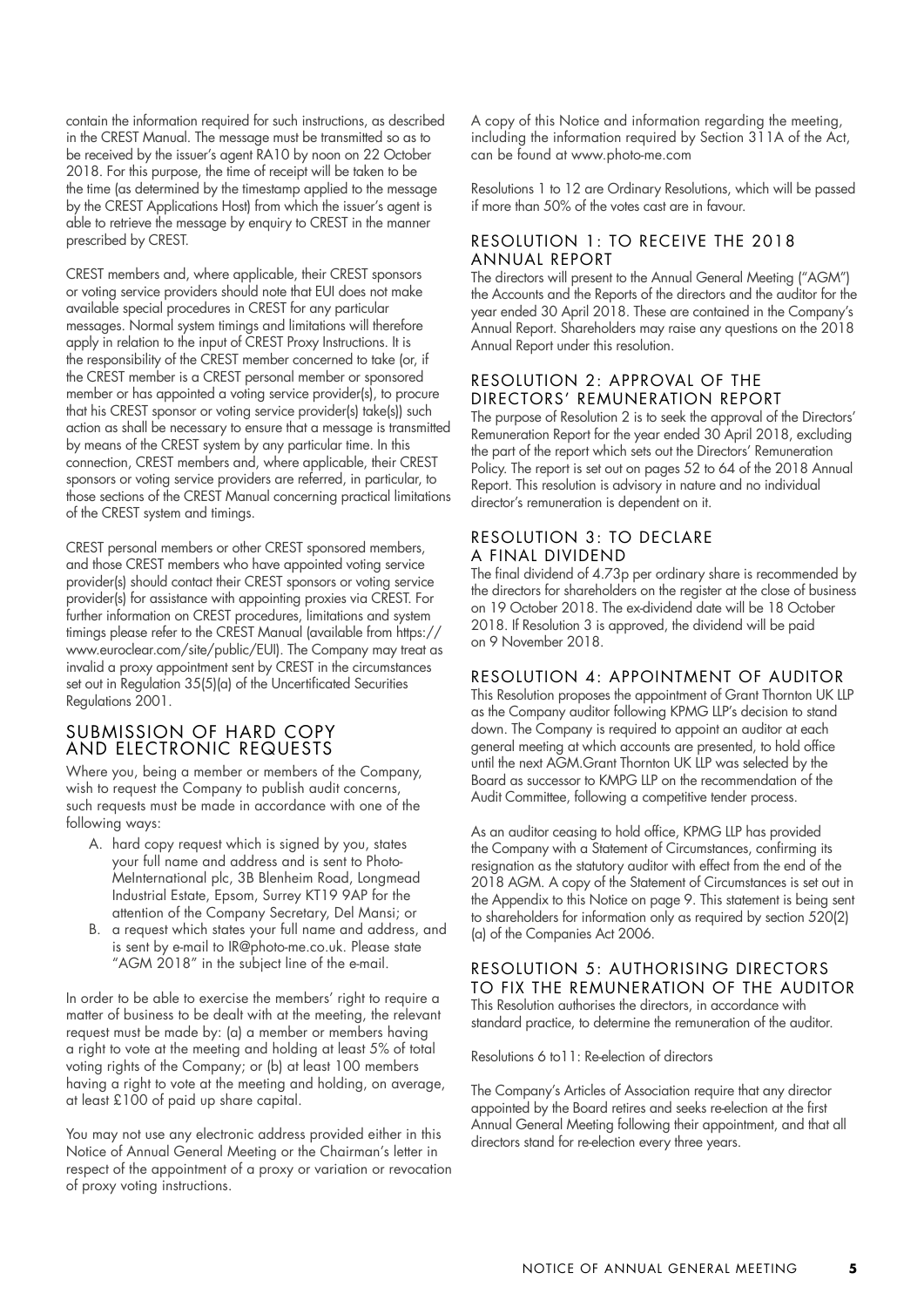## EXPLANATORY NOTES CONTINUED

#### RESOLUTION 6: RE-ELECTION OF MR JOHN LEWIS (CHAIRMAN)

In addition to the requirement under the Company's Articles of Association described above, the UK Corporate Governance Code, to which the Company is subject, requires non-executive directors who have served longer than nine years to be subject to annual re-election. Mr Lewis joined the Board in July 2008 and was appointed Chairman in May 2010. He is Chairman of the Nomination Committee and a member of the Audit and Remuneration Committees. Currently he is a consultant to Eversheds Sutherland LLP (as it now is), and a director of an AIMtraded company, Prime People plc, as well as of various private companies. Mr Lewis was previously a practising solicitor and partner in Lewis, Lewis and Co. which became part of Eversheds Sutherland LLP (as it now is) after a series of mergers. Mr Lewis also previously served as chairman of Cliveden Plc and Principal Hotels plc, and as vice chairman of John D Wood & Co plc and Pubmaster Group Ltd.

Mr Lewis wishes to stand for re-appointment. The Nomination Committee (with Mr Lewis abstaining) considers that Mr Lewis is independent and that, following formal performance evaluation, his performance remains effective especially with regard to his responsibilities as Chairman of the Board and as a member of other Board Committees. The Board recommends his re-election as a director.

#### RESOLUTION 7: RE-ELECTION OF MR SERGE CRASNIANSKI (CHIEF EXECUTIVE OFFICER)

Serge Crasnianski was appointed to the Board in May 2009 and was last re-appointed by shareholders in October 2015. He had previously served on the Board from 1990 to 2007; until 1994 as a Non-executive Director, from 1994 as an Executive Director and as Chief Executive Officer from 1998 to 2007. He is also the Deputy Chairman. He founded KIS in 1963.

Serge Crasnianski wishes to stand for re-election. The Nomination Committee considers that Serge Crasnianski's performance as CEO has been effective and the Board recommends his re-election as a director.

#### RESOLUTION 8: RE-ELECTION OF MS FRANÇOISE COUTAZ-REPLAN (NON-EXECUTIVE DIRECTOR)

Françoise Coutaz-Replan was appointed to the Board in September 2009 as Finance Director, a role she held until she stepped down in August 2015 and becoming a non-independent Non-executive Director. Ms Coutaz-Replan was appointed to the Audit Committee in October 2016, and was last re-elected by shareholders in October 2015. She joined KIS in 1991 and was appointed Finance Director of Photo Me France and KIS in November 2007. Françoise Coutaz-Replan wishes to stand for re-election. The Nomination Committee considers that Françoise Coutaz-Replan's performance as a Non-executive Director and as a member of the Audit Committee has been effective and the Board recommends her re-election as a director.

#### RESOLUTION 9: RE-ELECTION OF MR JEAN-MARCEL DENIS (NON-EXECUTIVE DIRECTOR)

Jean-Marcel Denis was appointed to the Board in March 2012 and was last re-appointed by shareholders in October 2015. He has been appointed Chairman of the Audit Committee and a member of the Nomination and Remuneration Committees. He founded his own auditing firm in 1970 in Paris, Auditeurs &

Conseils Associes (ACA), and sold his interest in ACA in 2005. Subsequently a consultant in Finance & Conseils Associes, which specialises in business valuations.

Jean-Marcel Denis wishes to stand for re- election. The Nomination Committee (with Mr Denis abstaining) considers that Mr Denis is independent and that his performance remains effective especially with regard to his responsibilities as Chairman of the Audit Committee and as a member of other Board Committees. The Board recommends his re-election as a director.

#### RESOLUTION 10: RE-ELECTION OF MR YITZHAK APELOIG (NON-EXECUTIVE DIRECTOR)

Yitzhak Apeloig was appointed to the Board in March 2012 and was last re-appointed by shareholders in October 2015. Mr Apeloig was appointed to the Audit Committee in October 2016. He is a qualified accountant and Managing Partner of ATE Technology Equipment B.V. a private equity firm active mainly in Israel. He is Chairman of Leader Holdings and Investments Ltd, Polar Communications Ltd and Greenstone Industries Ltd and Director of Leader Capital Markets Ltd (all quoted on the Israeli Tel Aviv Stock Exchange). He is also Chairman of RVB Holdings Ltd (quoted on the OTCBB in the USA) and Chairman or Director of a number of other private companies. Previously Executive Chairman of Telit Communications plc, having led its flotation on the London AIM Market in 2005.

Yitzhak Apeloig wishes to stand for re-election. The Nomination Committee considers that Yitzhak Apeloig is independent and that his performance as a Non-executive Director and as a member of the Audit Committee remains effective, and the Board recommends his re-election.

#### RESOLUTION 11:RE-ELECTION OF MR ERIC MERGUI (EXECUTIVE DIRECTOR)

Mr Mergui was appointed director with effect from 2 May 2018 as an addition to the board. Under the articles of association of the Company, any director so appointed must retire at the next annual general meeting and shall then be eligible for re-appointment. Mr Mergui wishes to stand for re-election. The Nomination Committee considers that Mr Mergui's performance as COO has been effective and the Board recommends his re-election as a director.

#### RESOLUTION 12: GENERAL AUTHORITY TO ALLOT SHARES

Under section 551 of the Act, the directors may only allot shares or grant rights to subscribe for, or convert any security into, shares if authorised to do so by shareholders in a general meeting. The existing authority provided at last year's AGM to allot shares in this way expires at the conclusion of this year's AGM. Consequently, this Resolution seeks to renew the authority for a further period until the earlier of the conclusion of next year's AGM or 15 months from the date this Resolution is passed (unless previously renewed, varied or revoked by the Company in general meeting).

The aggregate nominal value which can be allotted under the authority set out in paragraph (i) of the Resolution is limited to £629,583, which represents approximately one-third of the Company's issued ordinary share capital as at 14 September 2018, being the latest practicable date before the publication of this Notice of AGM (hereinafter called the "Latest Practicable Date"). In accordance with guidance issued by The Investment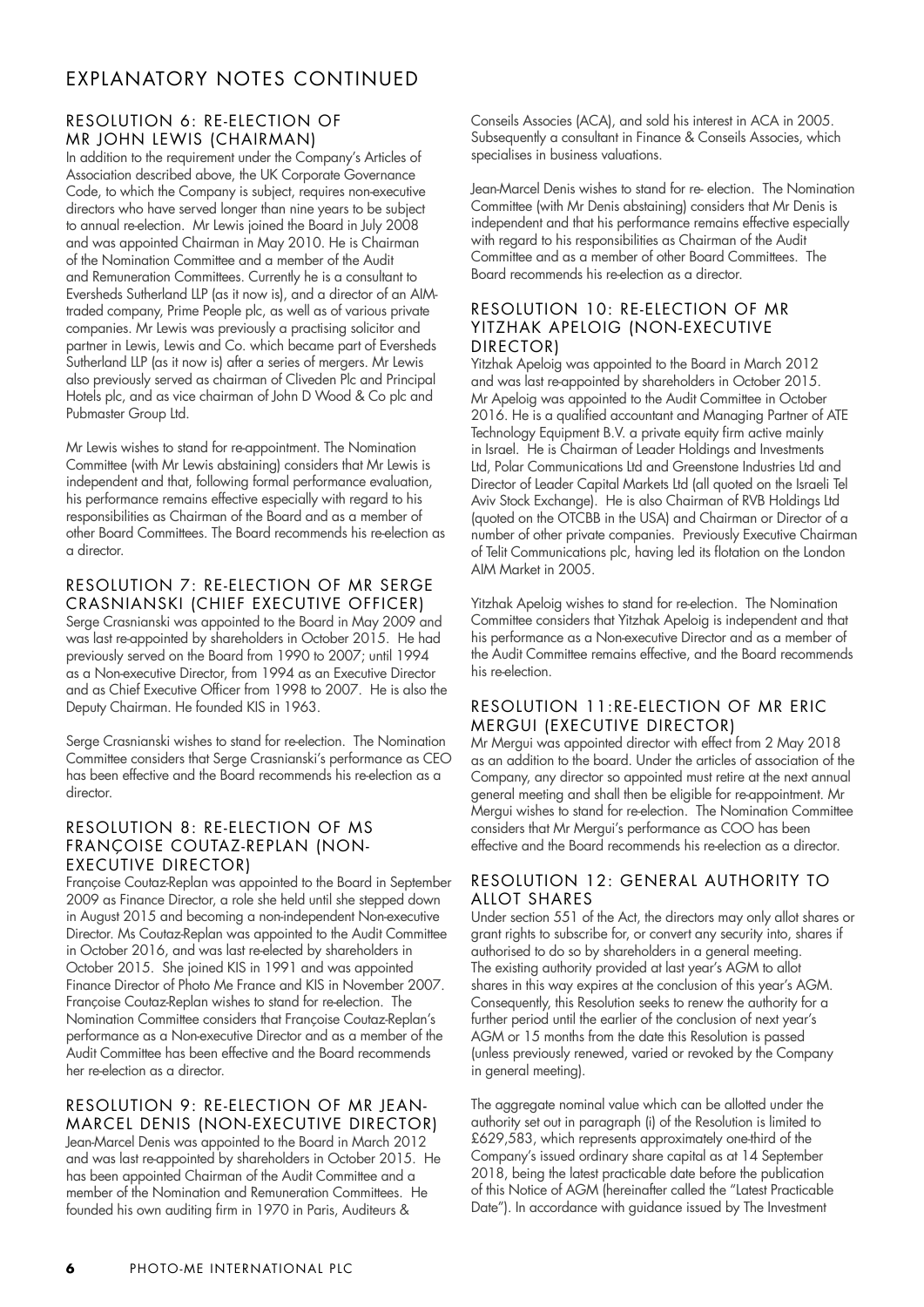Association, the authority in paragraph (ii) of the Resolution permits the directors to allot shares, or to grant rights to subscribe for, or convert any security into, shares in the Company only in connection with a rights issue, up to a nominal value of £1,259,165, as reduced by the nominal amount of any shares issued under paragraph (i) of the Resolution. This amount (before any reduction) represents approximately two-thirds of the Company's issued ordinary share capital as at the Latest Practicable Date.

The directors have no present intention of exercising this authority, which would expire at the conclusion of the next AGM or, if earlier, 15 months from the date on which the Resolution is passed, other than (under paragraph (i)) in respect of the Company's share option schemes. This authority supersedes all previous authorities and the directors intend to seek its renewal at next year's AGM. At the date of this Notice, no shares are held by the Company in Treasury.

Resolutions 13 and 14 are Special Resolutions which will be passed if at least 75% of the votes cast are in favour.

#### RESOLUTION 13: DISAPPLICATION OF PRE-EMPTION RIGHTS

The effect of Resolution 13, if passed, would be to enable the directors to issue shares for cash on a rights issue (or other preemptive offer) up to the maximum permitted by Resolution 12. It would also enable the directors to issue shares for cash (or sell shares held as treasury shares) up to an aggregate nominal amount not exceeding £94,437 (being equal to 5% of the Company's issued ordinary share capital as at the Latest Practicable Date) without first offering them to existing shareholders on a proportional basis. In respect of the power granted under Resolution 13, the directors confirm their intention to follow the provisions of the Pre-Emption Group's Statement of Principles regarding cumulative usage of authorities within a rolling three-year period where the Principles provide that usage in excess of 7.5% of the issued ordinary share capital of the Company should not take place without prior consultation with shareholders. Unless renewed, this power would expire when the authority given by Resolution 12 to allot shares expires (whether or not renewed) or is revoked (if this is earlier) and the directors intend to seek its renewal at next year's AGM.

#### RESOLUTION 14: AUTHORITY TO PURCHASE OWN SHARES

Shareholder approval is being sought to renew the general authority to the Company to make market purchases of its own shares. The authority will be in respect of up to 37,774,964 ordinary shares (being equal to 10% of the Company's issued ordinary share capital as at the Latest Practicable Date) and will be effective until the conclusion of the next AGM or, if earlier, 15 months from the date on which the Resolution is passed. If granted, the authority would only be exercised if an improvement in earnings per share was expected to result and the purchase would be in the best interests of shareholders generally. The Company has no present intention to purchase its own shares.

The Company has the choice of cancelling shares which have been repurchased or of holding them as treasury shares (or a combination of both). Treasury shares are essentially shares which have been repurchased by the Company and which it is allowed to hold pending either reselling them for cash, cancelling them or, if authorised, using them for the purposes of its employee share plans. The directors believe that it is desirable for the Company

to have this choice. Holding the repurchased shares as treasury shares would give the Company the ability to resell or transfer them quickly and cost-effectively and would provide the Company with additional flexibility in the management of its capital base. No dividends will be paid on, and no voting rights will be exercised in respect of, treasury shares. Shares held as treasury shares will not automatically be cancelled and will not be taken into account in future calculations of earnings per share (unless they are subsequently resold or transferred out of treasury). The company did not purchase any of its shares in the year ended 30 April 2018.

The Company's issued share capital as at the Latest Practicable Date was £1,888,748 divided into 377,749,637 ordinary shares of 0.5p each. As at the Latest Practicable Date the total number of voting rights in the Company was 377,749,637.

The total number of options over ordinary shares outstanding as at the Latest Practicable Date was 4,643,500, representing approximately 1.23% of the issued share capital. If the authority to buy back shares under this Resolution were exercised in full, the total number of options to subscribe for ordinary shares outstanding as at the Latest Practicable Date would, assuming no further ordinary shares are issued, represent approximately 1.37% of the issued share capital.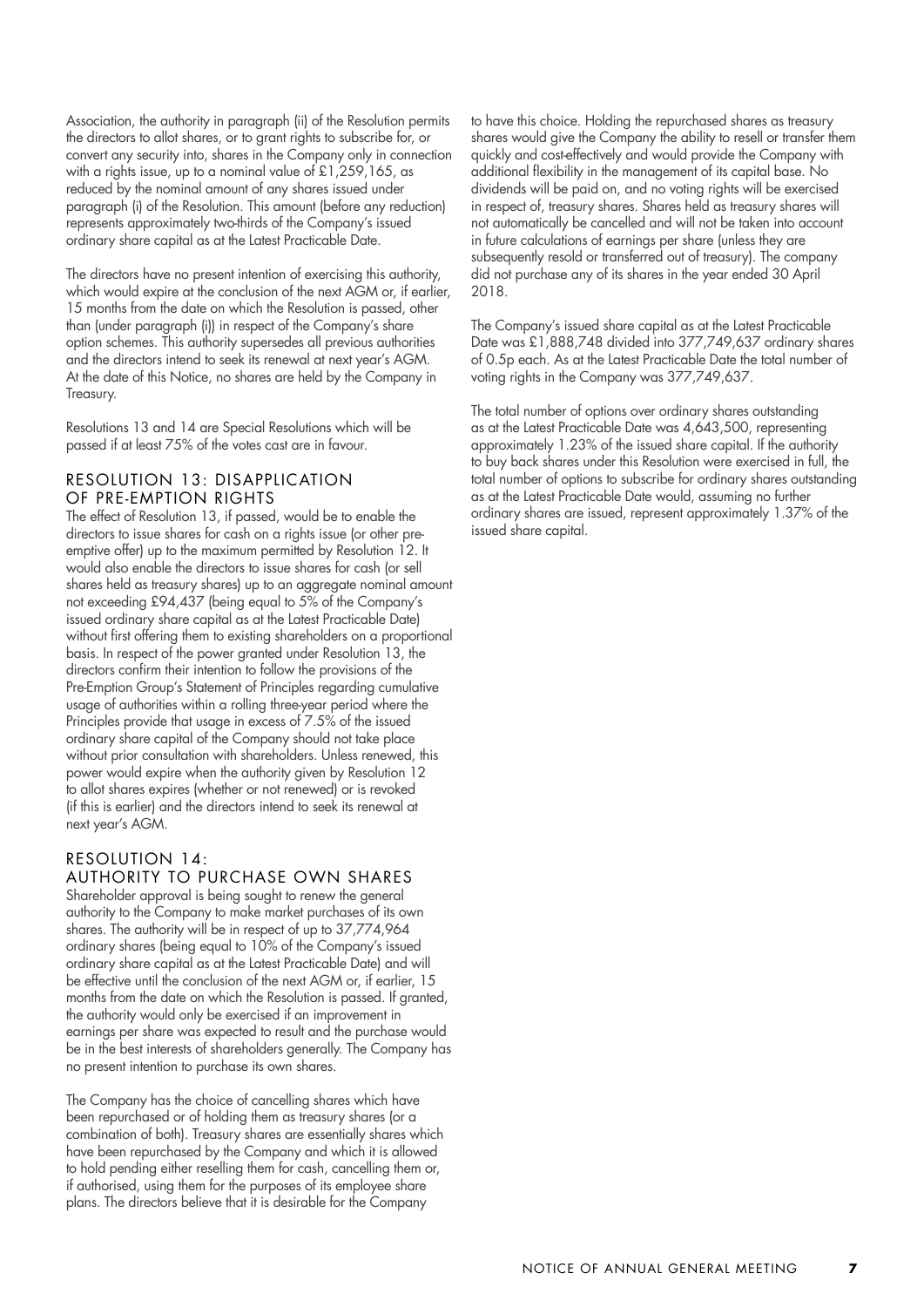# LOCATION OF ANNUAL GENERAL MEETING

Location of Annual General Meeting, to be held at the offices of Hudson Sandler LLP, 25 Charterhouse Square, London EC1M 6AE



#### BY TUBE

Barbican is the nearest tube station – Circle, Hammersmith & City, and Metropolitan lines.

Farringdon is less than five minute walk away – Circle, Hammersmith & City, and Metropolitan lines.

#### BY TRAIN

We are a less than five-minute walk from Farringdon National Rail Station, also about a fifteen minute walk from Moorgate/ Liverpool Street Stations.

#### BY CAR

From Aldersgate Street, turn on to Long Lane; continue down alongside Smithfield Market and follow the one-way system, bearing right through the market on East Poultry Avenue.

From East Poultry Avenue turn right on to Charterhouse Street.

Continue up Charterhouse Street (Smithfield Market on the right), past Lindsey Street, until you reach Charterhouse Square. No. 25 overlooks the Square.

If approaching from Farringdon Road, turn on to Charterhouse Street. Continue up Charterhouse Street (Smithfield Market on the right), past Lindsey Street, until you reach Charterhouse Square. No. 25 overlooks the Square.

There is only private parking available outside the office. The closest NCP car parks are situated on Aldersgate Street and West Smithfield Central Market.

There is no parking available outside the office, however there is the NCP on Aldersgate Street or a private car park in Charterhouse Square.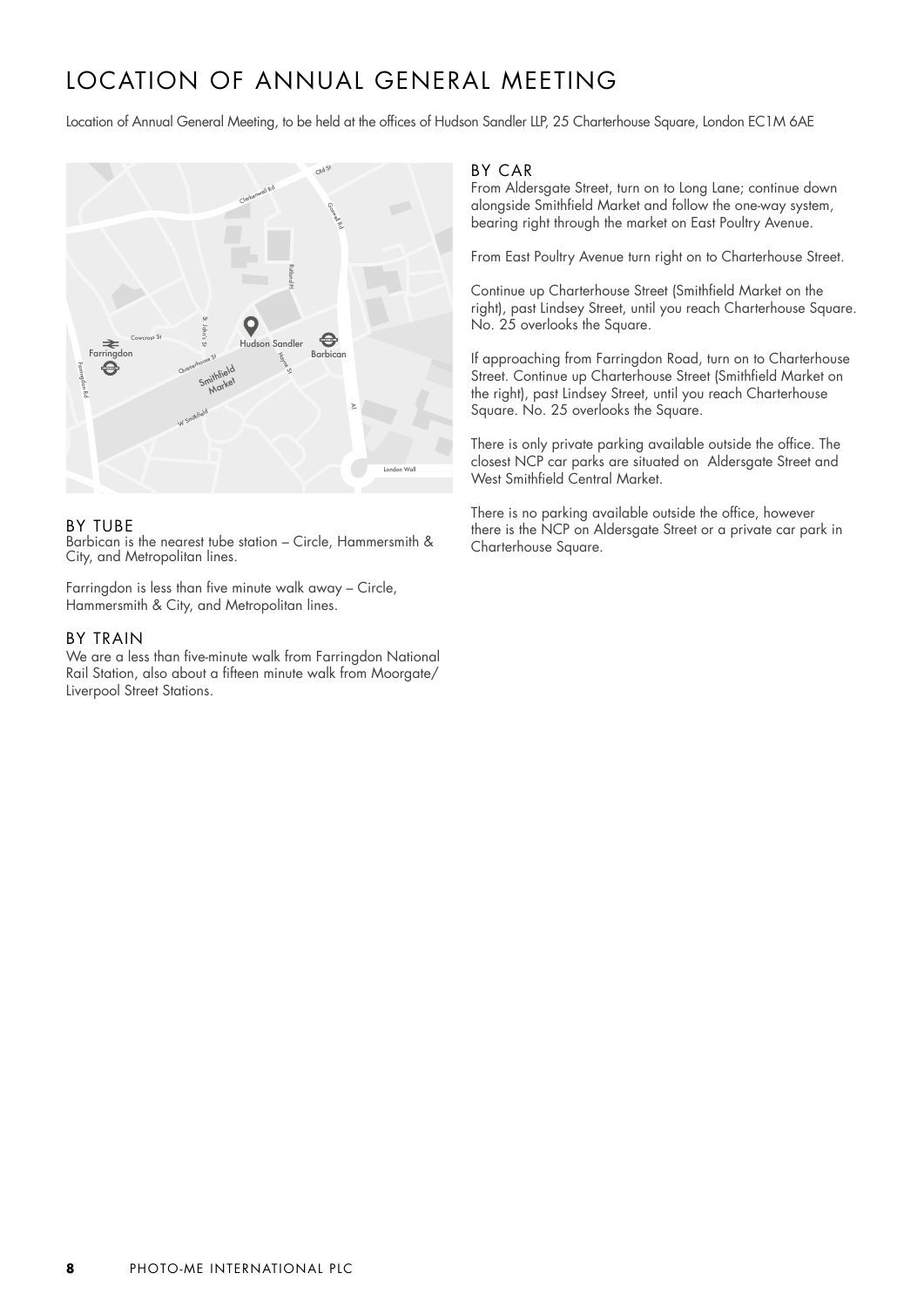## APPENDIX

**KPMG LLP** 15 Canada Square Canary Wharf, London E14 5GL Tel +44 (0) 1293 652110 Fax +44 (0) 1293 652767

Private & confidential The Board of Directors Photo-Me International PLC Unit 3B Blenheim Road Epsom Surrey KT19 9AP

Our ref PMI 2018

11 September 2018

Dear Sirs

Statement to Photo-Me International Plc (no. 735438) on ceasing to hold office as auditors pursuant to section 519 of the Companies Act 2006

The reason connected with our ceasing to hold office is following a commercial decision.

Yours faithfully,

KPMG LLP

**KPMG LLP** Audit registration number: 9188307 Audit registration address: 15 Canada Square Canary Wharf, London E14 5GL

KPMG LLP, a UK limited liability partnership and a member firm of the<br>KPMG network of independent member firms attiliated with KPMG<br>International Cooperative ("KPMG International"), a Swaa entity,

Document Classification - KPMG Confidential

Registerad in England No OC301543<br>Registerad office: 15 Canada Square, London, E14 3GL<br>For full details of cur professional regulation piessa refer la<br>Regulatory information' urder 'About/About KPMG' at www.lomg.com/uk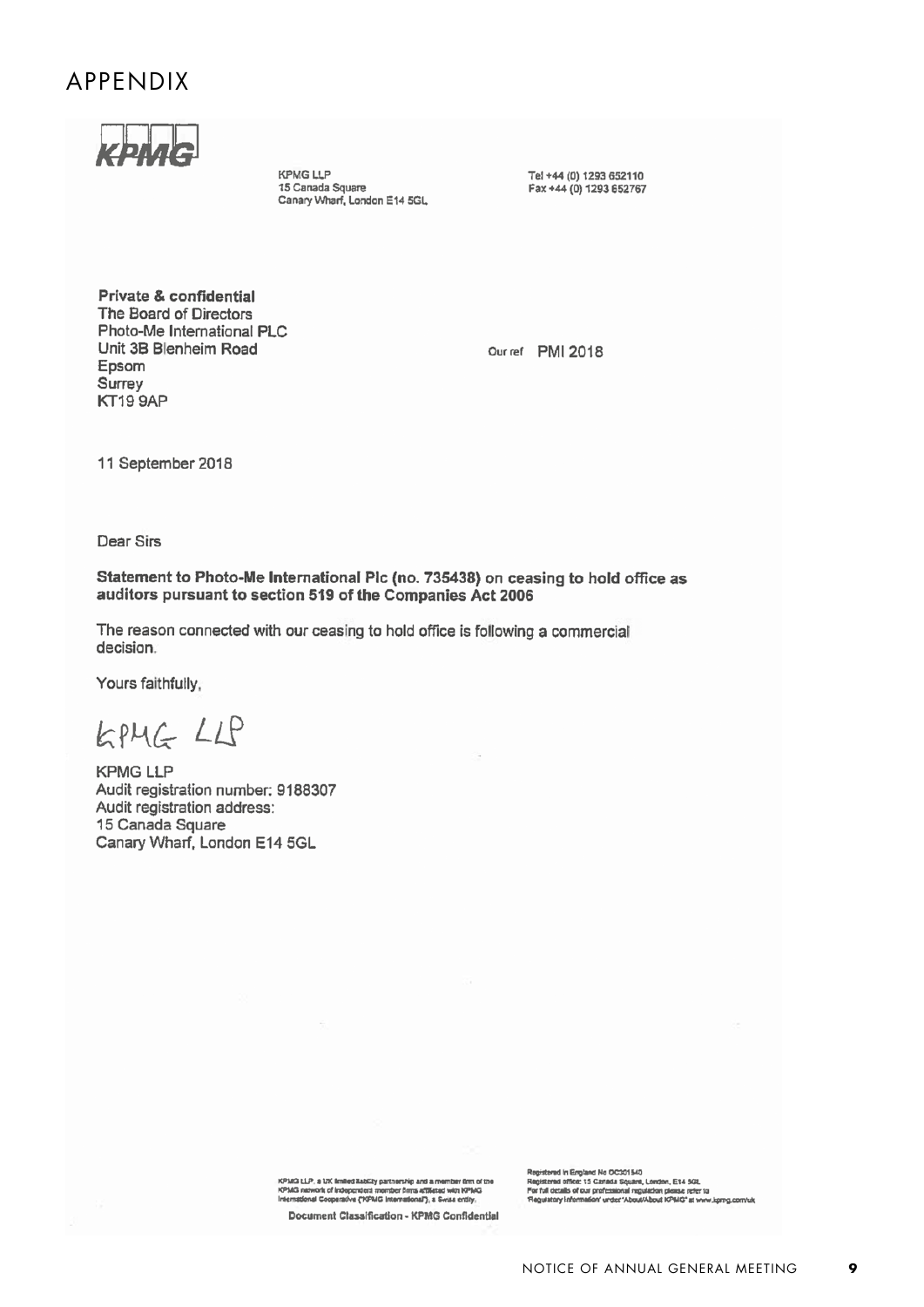| ,我们也不能在这里的时候,我们也不能在这里的时候,我们也不能在这里的时候,我们也不能会在这里的时候,我们也不能会在这里的时候,我们也不能会在这里的时候,我们也不                                      |  |  |
|-----------------------------------------------------------------------------------------------------------------------|--|--|
| ,我们也不能在这里的时候,我们也不能在这里的时候,我们也不能会在这里的时候,我们也不能会在这里的时候,我们也不能会在这里的时候,我们也不能会在这里的时候,我们也                                      |  |  |
|                                                                                                                       |  |  |
|                                                                                                                       |  |  |
|                                                                                                                       |  |  |
|                                                                                                                       |  |  |
| <u> 1989 - Johann Stein, marwolaethau a bhann an t-Alban ann an t-Alban an t-Alban ann an t-Alban an t-Alban ann </u> |  |  |
|                                                                                                                       |  |  |
|                                                                                                                       |  |  |
|                                                                                                                       |  |  |
|                                                                                                                       |  |  |
|                                                                                                                       |  |  |
|                                                                                                                       |  |  |
|                                                                                                                       |  |  |